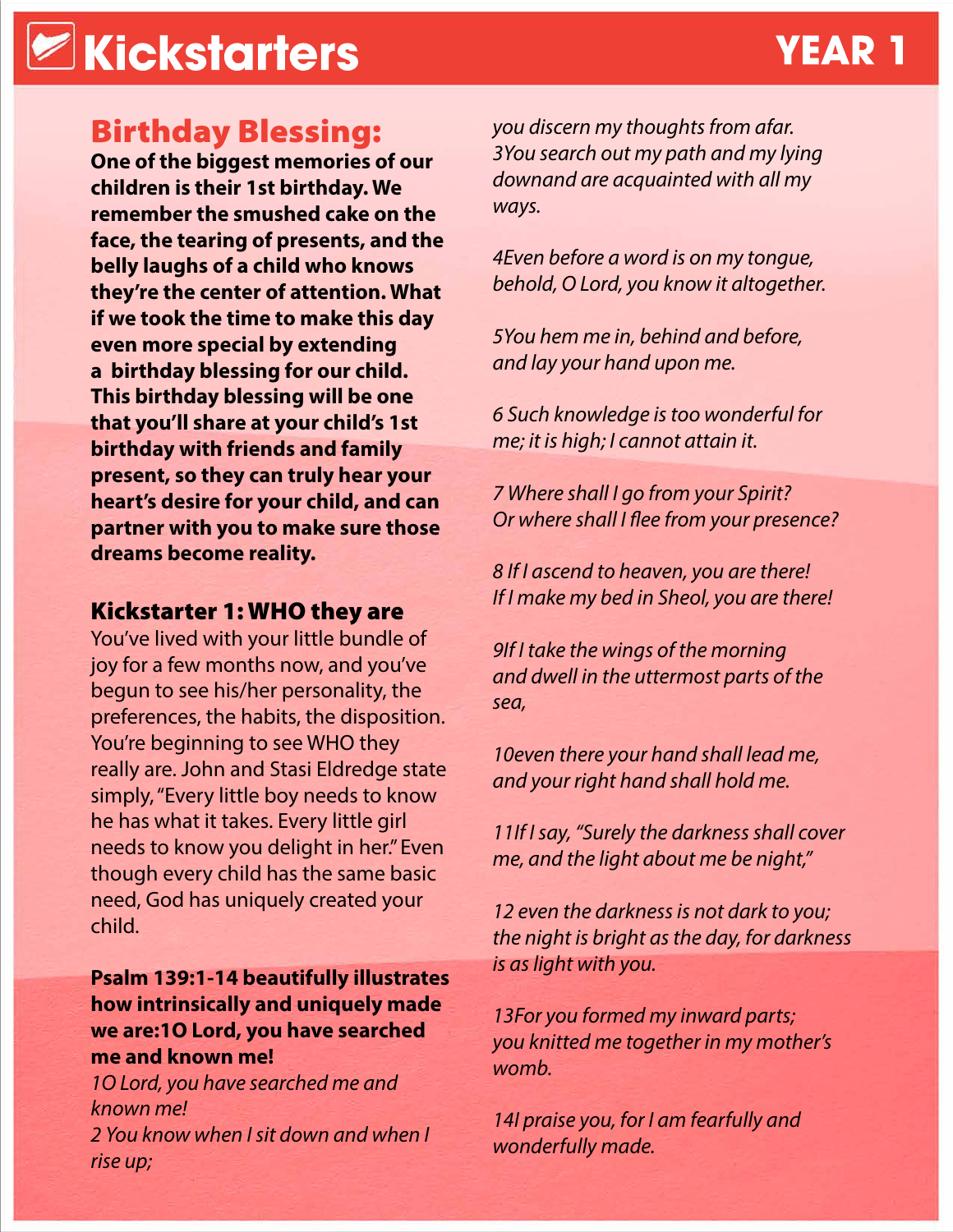# **Kickstarters YEAR 1**

Take a moment to think about your child. This little one that God has given to you, how has God made him/her unique? List a few characteristics/personality traits you already see in your child. In what ways is he/she fearfully and wonderfully made? Take a moment to define your child's "something special."

### Kickstarter 2-WHO you want them to become

It's so easy as a parent to get caught up in the discipline part of parenting, emphasizing what we want our children to DO and not DO, when instead our focus should be on WHO we want them to be! The difference moves from focusing on performance to character. The basic question we want to ask is not, "What do I want them to do," but, "Who do I want them to become?"

This kickstarter is designed to be a simple think tank, to move through a few questions that will help you figure out/put words to WHO you want your child to become. Go ahead and reread Psalm 139:1-14, then take some time to think through and answer the following questions:

- 1. What were some character traits you struggled with as a child/teen?
- 2. Why were those a struggle?
- 3. What character traits came easy to you growing up?
- 4. What are the most important character traits I want my child to develop?
- 5. What makes each character trait you listed important to you?

### Kickstarter 3-Choosing to FOCUS

The bottom line is that we can want LOTS of things for our children. During this kickstarter we want you to narrow your focus. During the 2nd kickstarter you answered a few questions that helped spur your thinking towards WHO you want your child to become. Get that list out and lets process it to narrow the focus.

We need to define the target. If we say we want our child to be honest, loving, considerate, compassionate, humble, a leader, etc. and blah, blah, blah the target is wide and moving. We want to create an easily identified target so that we know EXACTLY what to aim for. So look at the list from Kickstarter 2 and pick 2 to 3 character traits that are of utmost importance to you to use as your focus for the birthday blessing.

#### **Joshua 29:11 says,**

For I know the plans I have for you, declares the Lord, plans for good and not for evil, to give you a future and a hope.